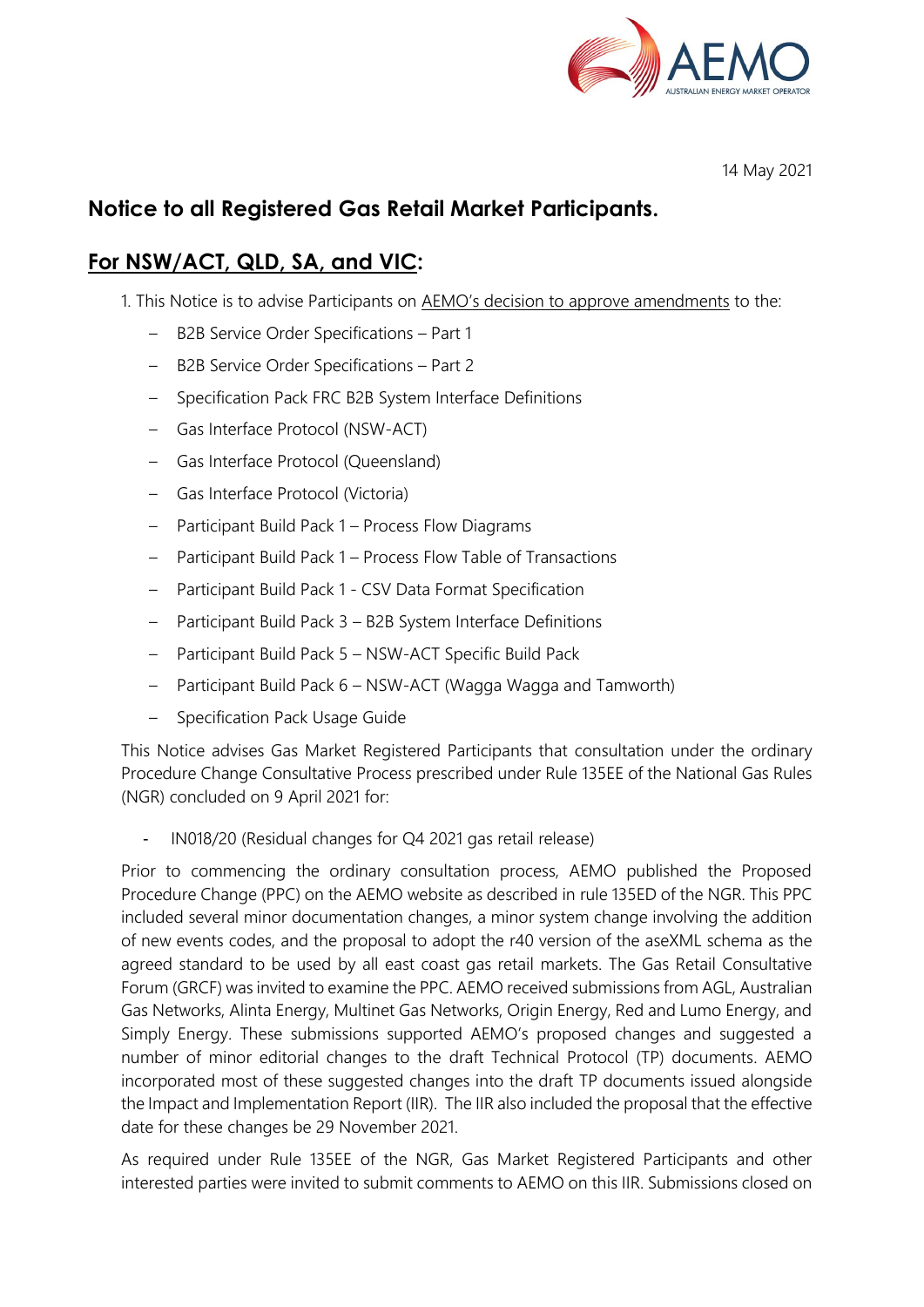

9 April 2021. AEMO received submissions from AGL, AGN, Alinta Energy, MGN, Origin Energy, and Red and Lumo Energy, all of which supported the proposal and some of which proposed a number of additional minor editorial amendments.

Attachment B of this Notice sets out the consolidated feedback relating to the proposed amendments that AEMO received during this final consultation phase. This attachment includes stakeholder comments, AEMO responses, and (based on those responses) an indication where respondent feedback resulted in further minor documentation amendments to the TP documents mentioned above.

Having considered the feedback provided by each respondent, AEMO has approved the proposed amendments (Attachment A) of this Notice.

2. This Notice is to advise Participants on AEMO's decision to set the effective date.

This Notice advises Gas Market Registered Participants of the effective date for the following consultations, for which AEMO has previously published its Notice of Decision but has not published the effective date:

- IN003/20 (Gas Life Support)
- IN011/20 (CDN and CDR)
- IN026/15 (New JECs)

The effective date of the changes from consultation IN018/20 (Residual changes for Q4 2021 gas retail release), and for the above three consultations, is 29 November 2021.

Updated versions of the documents mentioned in Attachment A will be published on the AEMO website prior to the effective date.

Should you require any further information please contact Arjun Pathy on (03) 9609 8983 or at grcf@aemo.com.au.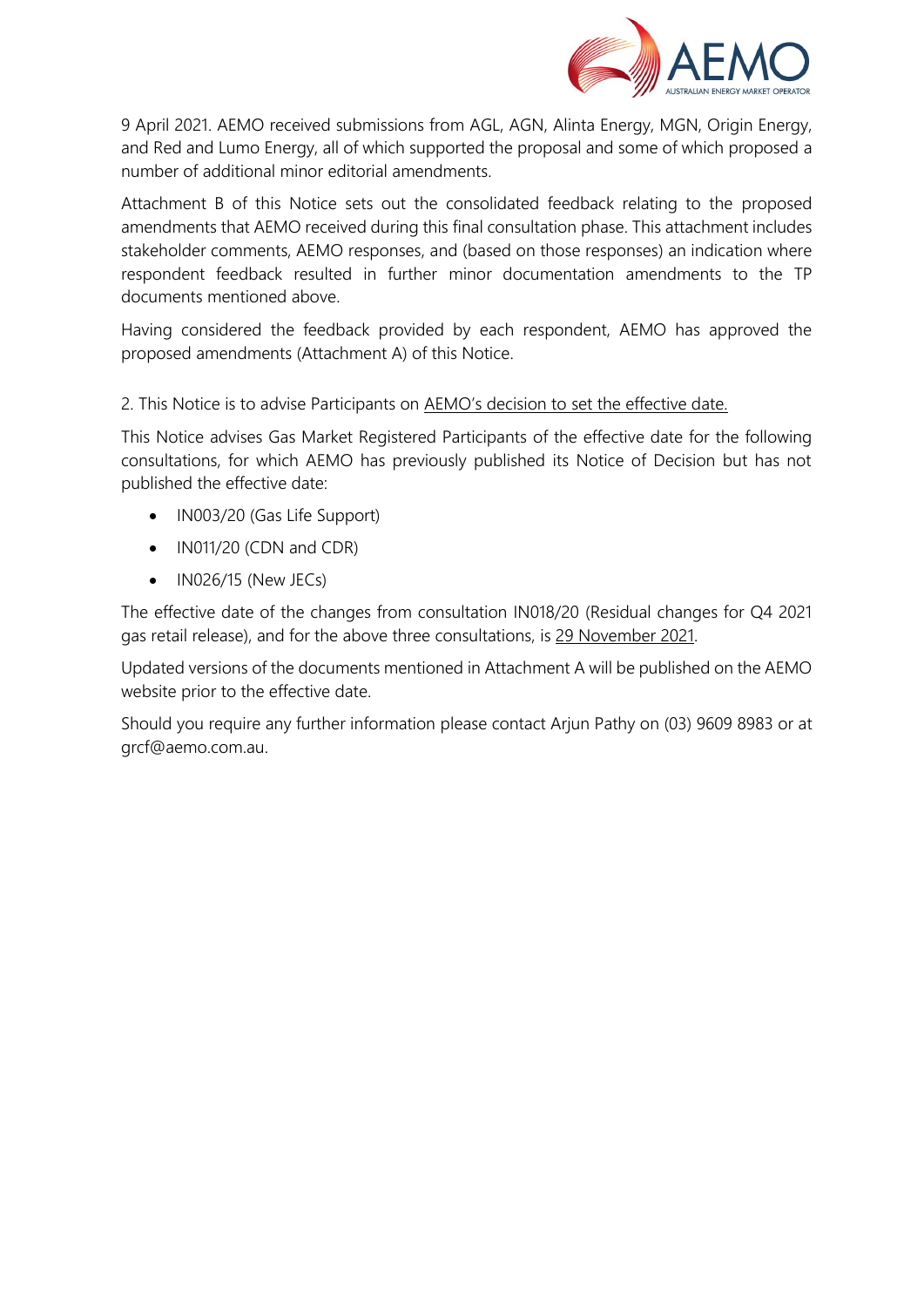

# **For WA:**

3. This Notice is to advise Participants on AEMO's decision to submit amendments on the following to the Economic Regulation Authority (ERA):

- B2B Service Order Specifications Part 1
- B2B Service Order Specifications Part 2
- Specification Pack FRC B2B System Interface Definitions
- Specification Pack Usage Guide

This Notice advises Gas Market Registered Participants that consultation under the ordinary Procedure change consultative process prescribed under clause 383 of the Retail Market Procedures (RMP) WA concluded on 9 April 2021 for:

- IN018/20 (Residual changes for Q4 2021 gas retail release)

Prior to commencing the ordinary consultation process, AEMO published the Proposed Procedure Change (PPC) on the AEMO website as described in clause 380(2) of the RMP WA. This PPC included several minor documentation changes, a minor system change involving the addition of new events codes, and the proposal to adopt the r40 version of the aseXML schema as the agreed standard to be used in the Western Australian gas retail market. As required under clause 381(2) of the RMP WA, the Gas Retail Consultative Forum (GRCF) was invited to examine the PPC. The majority of submissions supported the proposal, and a number of minor editorial changes were proposed to the proposed Technical Protocol (TP) documents. AEMO incorporated most of these suggested changes into the draft RMP WA issued alongside the Impact and Implementation Report (IIR). The IIR also included a proposal that the effective date for these changes be 29 November 2021.

As per clause 383(1) of the RMP WA, AEMO published on its website a consultation notice inviting participants, pipeline operators, prescribed persons and interested persons to submit written comments on the IIR, which provided details about the proposed change including a draft identifying the amendments with marked up changes. Submissions closed on 9 April 2021. AEMO received submissions from AGL, Alinta Energy, and Origin Energy, all of which supported the proposal and some of which proposed a number of additional minor editorial amendments.

Having considered feedback to the PPC consultation and given the unanimous support to the IIR consultation, AEMO has decided to submit an application to the ERA for approval of the proposed amendments for IN018/20 and that such changes take effect on 29 November 2021 There are a number of minor editorial amendments between the changes AEMO proposed in the IIR and in this submission in response to the IIR.

AEMO will publish the application for ERA approval at the time it is submitted to the ERA.

Should you require any further information please contact Arjun Pathy on (03) 9609 8983 or at [grcf@aemo.com.au.](mailto:grcf@aemo.com.au)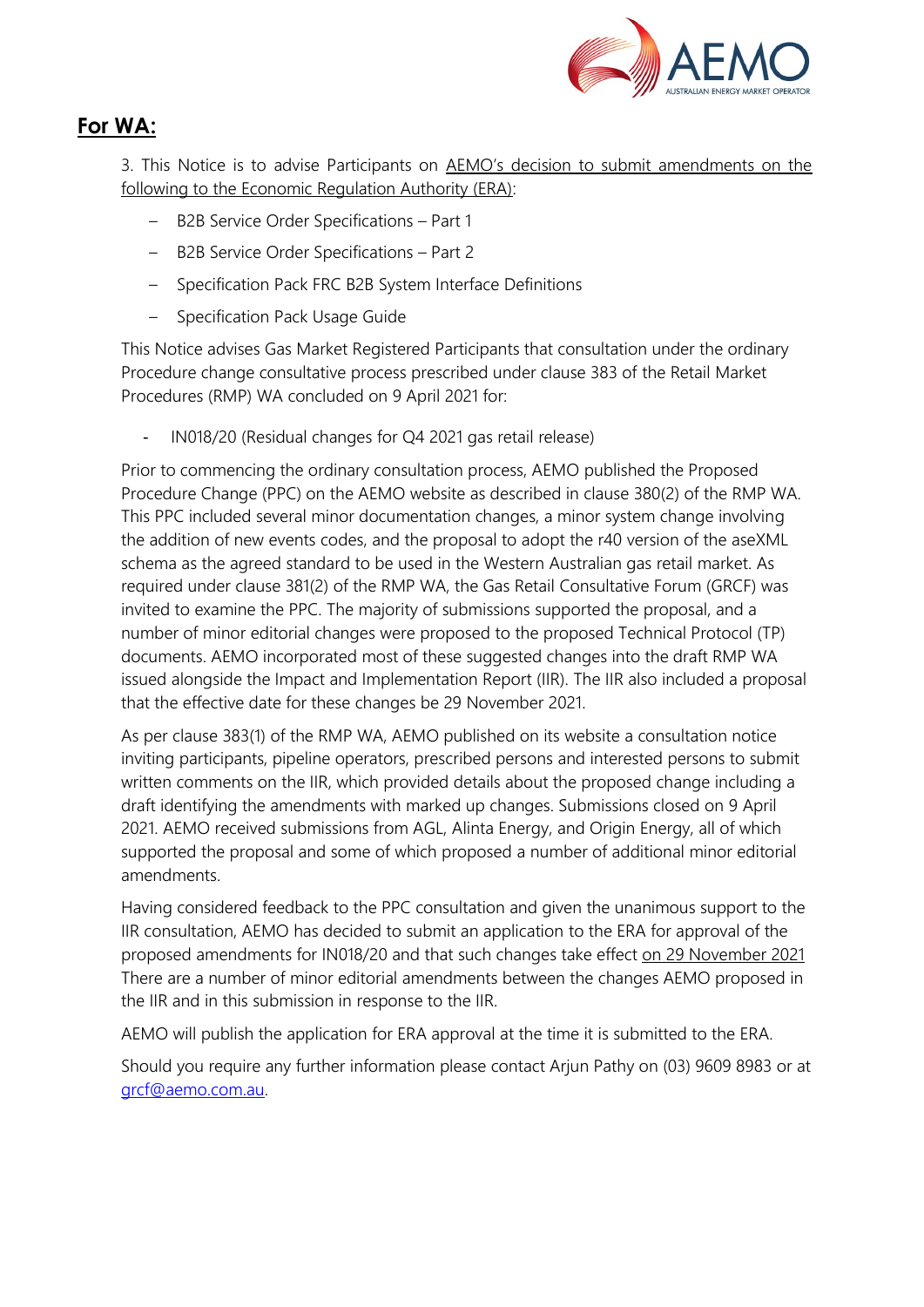

## **ATTACHMENT A – DOCUMENTATION CHANGES**

Draft versions of the technical protocols showing tracked changes between the current and amended versions are attached separately to this document.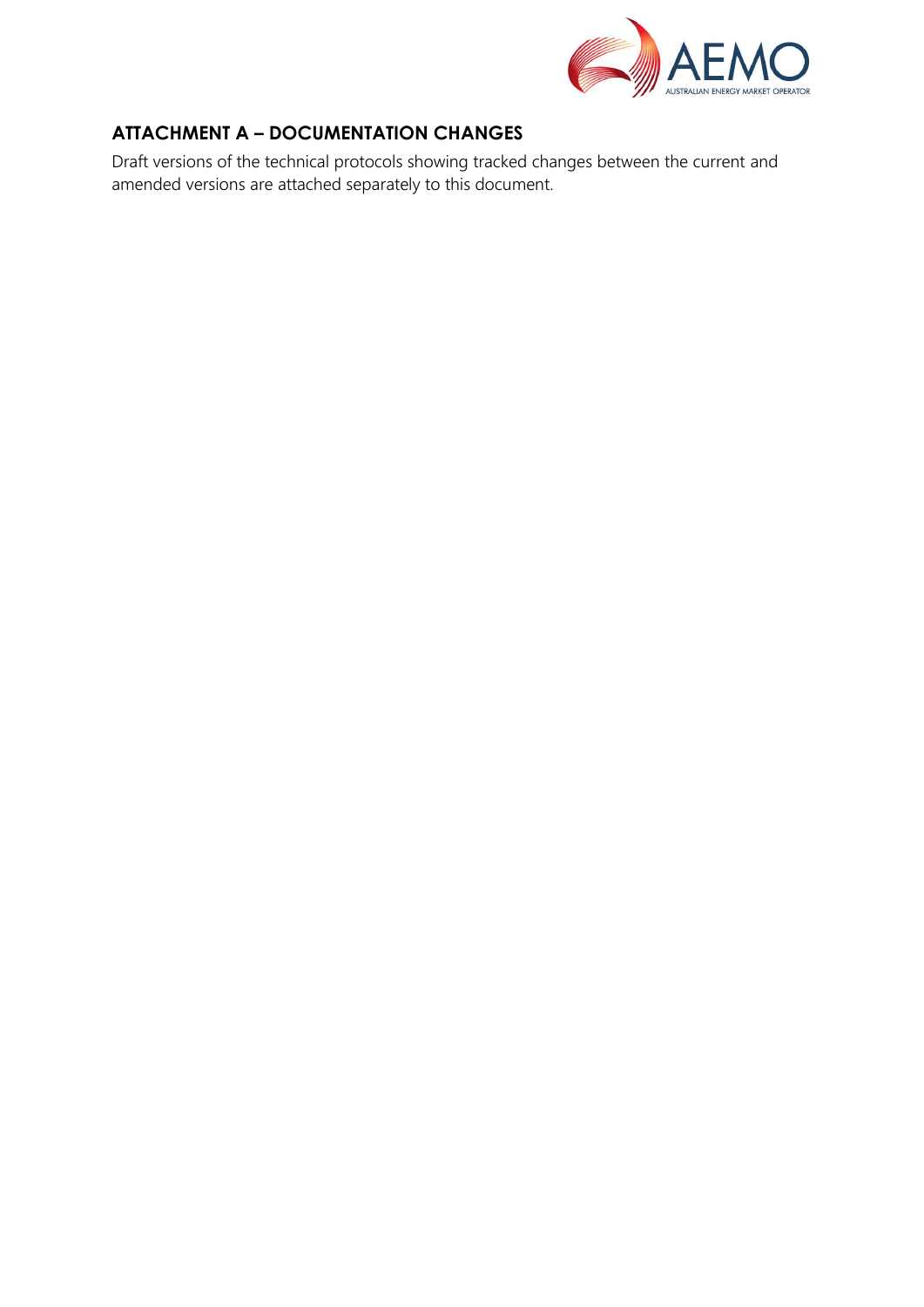

## **ATTACHMENT B – FEEDBACK TO THE IIR**

#### Section 1 - General Comments on the Impact and Implementation Report (IIR).

| <b>Topic</b>                                                 | Item#          | <b>Who</b>     | Response Received                                                      | <b>AEMO</b> response                                       |
|--------------------------------------------------------------|----------------|----------------|------------------------------------------------------------------------|------------------------------------------------------------|
| General Comments on the Impact and Implementation Report.    |                |                |                                                                        |                                                            |
| Sections 1 to 9 of the IIR sets out details of the proposal. |                | AGL            | AGL broadly supports AEMO's assessment.                                | AEMO notes AGL's support.                                  |
| Does your organisation support AEMO's assessment of          |                |                |                                                                        |                                                            |
| the proposal (i.e. does your organisation believe that       | $\overline{c}$ | <b>AGN</b>     | AGN supports the proposal, notwithstanding                             | AEMO notes AGN's support and has                           |
| AEMO has adequately described the requirements and           |                |                | the issues we have raised below.                                       | responded to the supplementary<br>issues below.            |
| surrounding context of the proposal)?                        | 3              | Alinta         | Following on from the PPC consultation for                             | AEMO notes Alinta Energy's                                 |
| If no, please specify areas in which your organisation       |                | Energy         | IN018/20 concerning the tidy-up of technical                           | support.                                                   |
| disputes AEMO's assessment (include IIR section              |                |                | documentation related to the Q4 2021                                   |                                                            |
| reference number) of the proposal and include                |                |                | bundled program of work, Alinta Energy                                 |                                                            |
| information that supports your organisation's rationale      |                |                | agrees with the consolidation of the                                   |                                                            |
| for not supporting AEMO's assessment.                        |                |                | additional changes into a final set of                                 |                                                            |
|                                                              |                |                | Technical Protocol (TP) documents, as                                  |                                                            |
|                                                              |                |                | proposed in this IIR.                                                  |                                                            |
|                                                              | $\overline{4}$ | <b>MGN</b>     | Yes MGN supports the proposal                                          | AEMO notes MGN's support.                                  |
|                                                              |                |                |                                                                        |                                                            |
|                                                              | 5              | Origin         | Please refer to below section 3 where Origin                           | AEMO has given its responses                               |
|                                                              |                | Energy         | is seeking clarification or recommending                               | below.                                                     |
|                                                              |                |                | updates to relevant documents for                                      |                                                            |
|                                                              |                |                | completeness.                                                          |                                                            |
|                                                              | 6              | Red and        | Red and Lumo have no further comment on                                | AEMO notes that Red and Lumo                               |
|                                                              |                | Lumo<br>Energy | the IIR proposed for IN018/20 Residual<br>Changes for Q4 2021 Release. | Energy have no further comment on<br>the proposed changes. |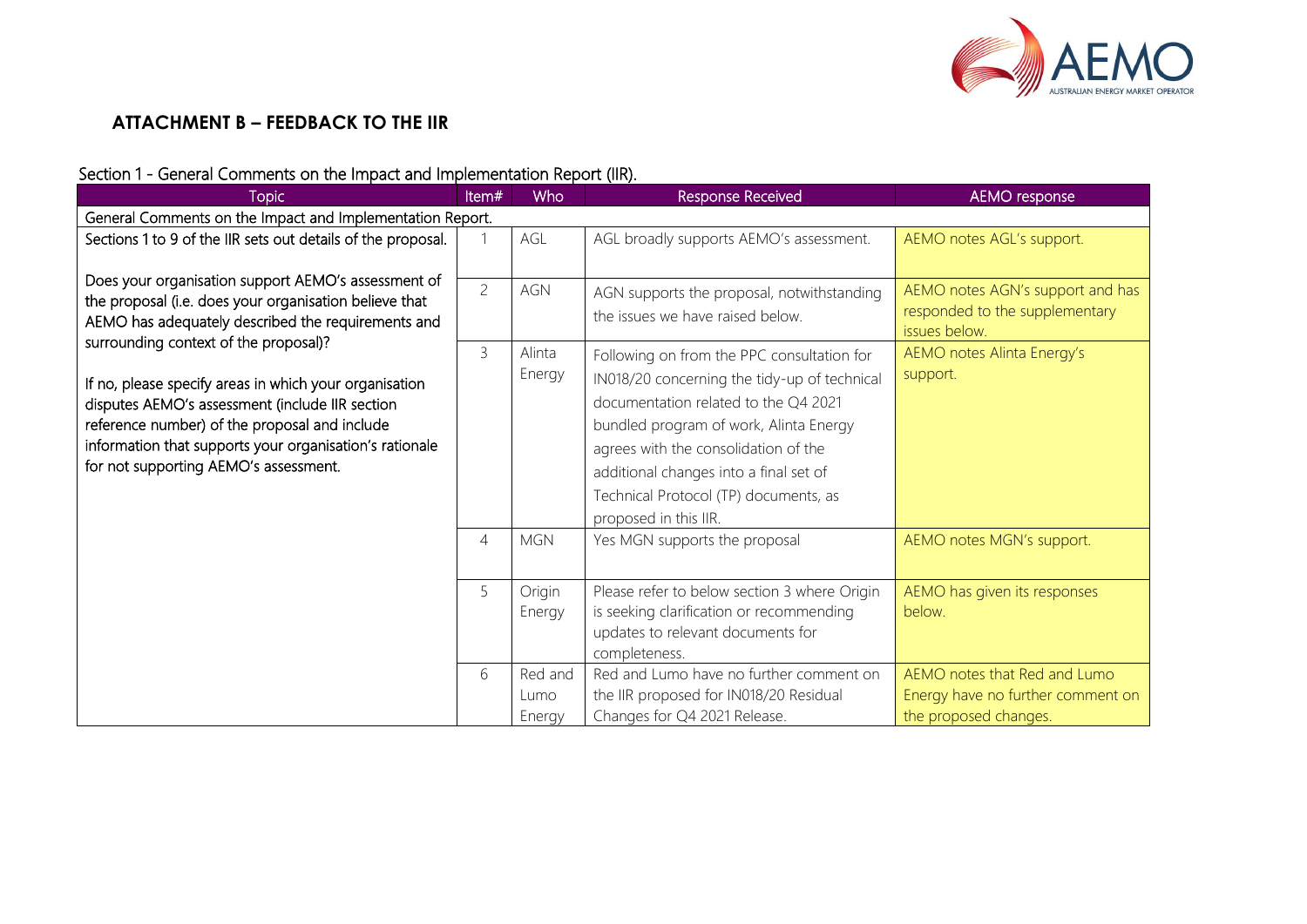

| Section of IIR         | Item<br># | Who           | Issue / Comment                                                        | Proposed text<br>Red strikeout means delete and<br>blue underline means insert | <b>AEMO Response</b><br>(AEMO only)                                  |
|------------------------|-----------|---------------|------------------------------------------------------------------------|--------------------------------------------------------------------------------|----------------------------------------------------------------------|
|                        |           | AGL           | AGL supports this decision                                             |                                                                                | AEMO notes AGL's support.                                            |
| Section 3.1:           | 8         | Alinta Energy | Alinta Energy accepts the changes outlined<br>in Section 3 of the IIR. |                                                                                | AEMO notes Alinta Energy's support.                                  |
| Delete T71             | 9         | <b>MGN</b>    | No comment                                                             |                                                                                | AEMO notes that MGN provides no                                      |
| transaction            |           |               |                                                                        |                                                                                | comment on the changes in this section.                              |
|                        | 10        | Origin Energy | Origin notes AEMO decision to remove<br>Transaction 71                 |                                                                                | AEMO notes Origin's comment.                                         |
| Section 3.2:           | 11        | AGL           | AGL supports this decision                                             |                                                                                | AEMO notes AGL's support.                                            |
| Delete T72             | 12        | <b>MGN</b>    | No comment                                                             |                                                                                | AEMO notes that MGN provides no                                      |
| "Update to             |           |               |                                                                        |                                                                                | comment on the changes in this section.                              |
| Meter Route"           |           |               |                                                                        |                                                                                |                                                                      |
| transaction            |           |               |                                                                        |                                                                                |                                                                      |
| Section 3.3:           | 13        | AGL           | AGL supports this decision                                             |                                                                                | AEMO notes AGL's support.                                            |
| Add event              | 14        | <b>MGN</b>    | No comment                                                             |                                                                                | AEMO notes that MGN provides no                                      |
| codes for              |           |               |                                                                        |                                                                                | comment on the changes in this section.                              |
| CDN/CDR                |           |               |                                                                        |                                                                                |                                                                      |
| Section 3.4:           | 15        | AGL           | AGL supports this decision                                             |                                                                                | AEMO notes AGL's support.                                            |
| Reword<br>clause 4.6.2 | 16        | <b>MGN</b>    | No comment                                                             |                                                                                | AEMO notes that MGN provides no                                      |
| Section 3.5:           | 17        | AGL           | AGL supports this decision                                             |                                                                                | comment on the changes in this section.<br>AEMO notes AGL's support. |
| Align data             | 18        | <b>MGN</b>    | No comment                                                             |                                                                                | AEMO notes that MGN provides no                                      |
| dictionary             |           |               |                                                                        |                                                                                | comment on the changes in this section.                              |
| with aseXML            | 19        | Origin Energy | Notes-changes incorporated by AEMO to                                  |                                                                                | AEMO notes Origin's support for AEMO's                               |
| schema                 |           |               | make wording clearer                                                   |                                                                                | clarificatory changes.                                               |
| Section 3.6:           | 20        | AGL           | AGL supports this decision                                             |                                                                                | AEMO notes AGL's support.                                            |
| Manifest               | 21        | <b>MGN</b>    | No comment                                                             |                                                                                | AEMO notes that MGN provides no                                      |
| errors and             |           |               |                                                                        |                                                                                | comment on the changes in this section.                              |
| other non-             |           |               |                                                                        |                                                                                |                                                                      |
| controversial          |           |               |                                                                        |                                                                                |                                                                      |
| changes                |           |               |                                                                        |                                                                                |                                                                      |
| Section 3.7:           | 22        | AGL           | AGL supports this decision                                             |                                                                                | AEMO notes AGL's support.                                            |
| Diagram                | 23        | <b>MGN</b>    | No comment                                                             |                                                                                | AEMO notes that MGN provides no                                      |
| changes                |           |               |                                                                        |                                                                                | comment on the changes in this section.                              |

#### Section 2 – Comments on the changes described in Section 3 of the Impact and Implementation Report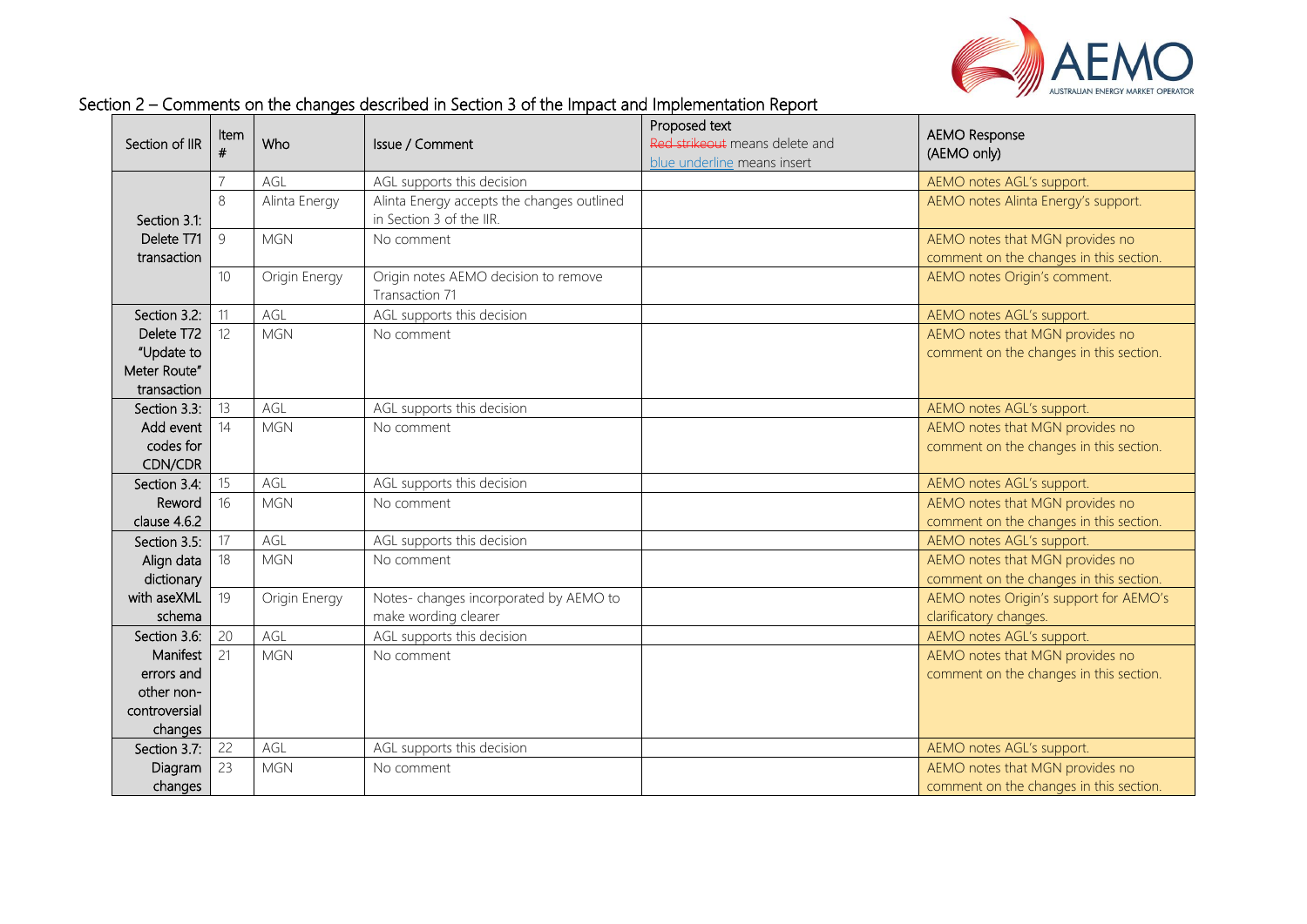

| Section 3.8: I | agl | agl<br>L supports this decision | .<br>ALICTRALIAN ENIERAY JAARVET ANERATA<br>AEMO notes AGL's support. |
|----------------|-----|---------------------------------|-----------------------------------------------------------------------|
| CustomerTitle  | MGN | No comment                      | AEMO notes that MGN provides no                                       |
| element        |     |                                 | comment on the changes in this section.                               |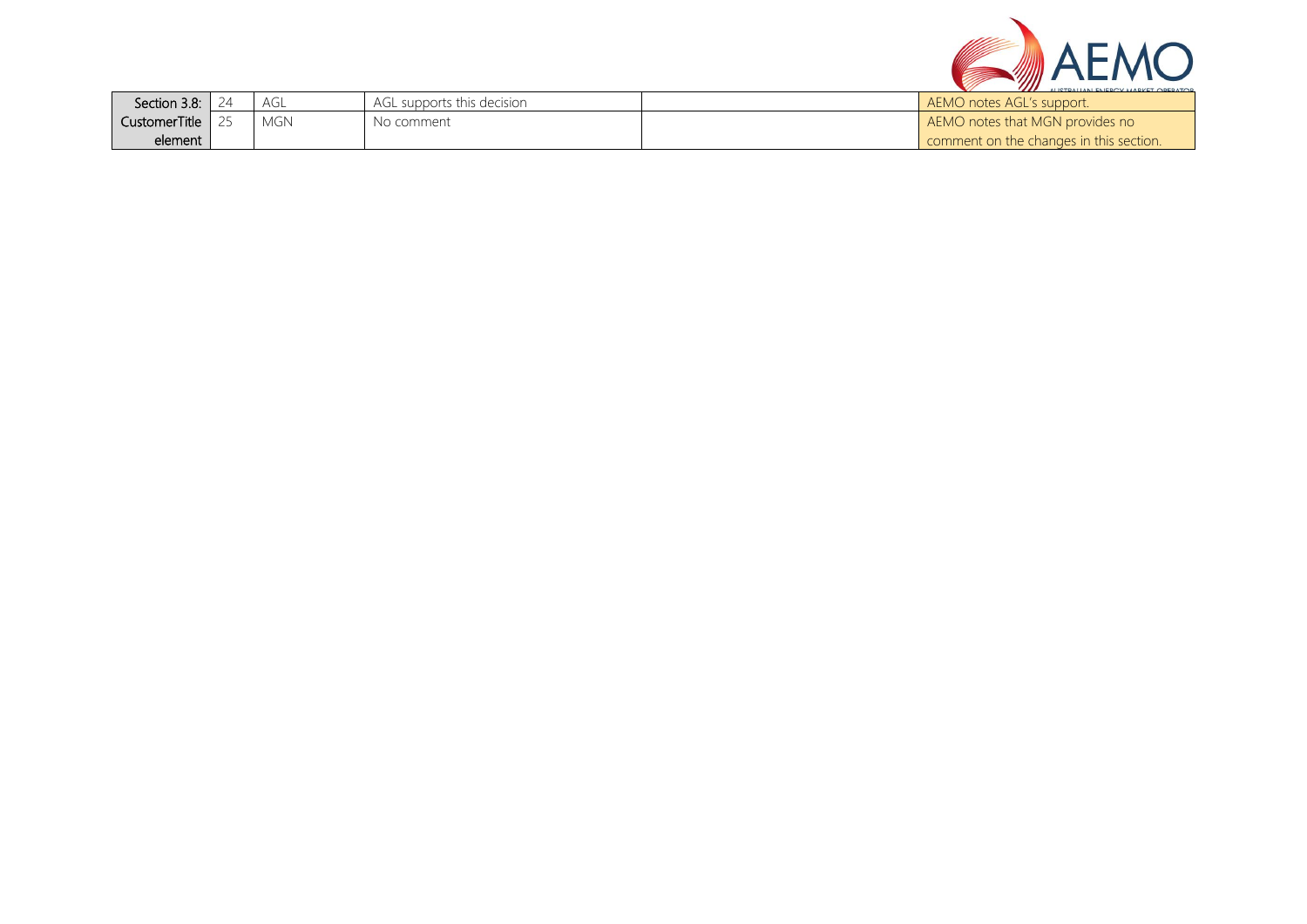

### Section 3 – Corrections to typographical or administrative errors in collating the documents

|           | Ref #1 - B2B Service Order Specifications - Part 1 |                                                  |                                                                                                                                                                                                                                                                                                                                     |                                                                                |                                                                                                                                                                                                                                                                                                                                                                                                                                                                                                                                                                                                                                                                                                                                                                                                                                                                                                                                                                                                                                                                                                                                                                                                               |  |
|-----------|----------------------------------------------------|--------------------------------------------------|-------------------------------------------------------------------------------------------------------------------------------------------------------------------------------------------------------------------------------------------------------------------------------------------------------------------------------------|--------------------------------------------------------------------------------|---------------------------------------------------------------------------------------------------------------------------------------------------------------------------------------------------------------------------------------------------------------------------------------------------------------------------------------------------------------------------------------------------------------------------------------------------------------------------------------------------------------------------------------------------------------------------------------------------------------------------------------------------------------------------------------------------------------------------------------------------------------------------------------------------------------------------------------------------------------------------------------------------------------------------------------------------------------------------------------------------------------------------------------------------------------------------------------------------------------------------------------------------------------------------------------------------------------|--|
| Item<br># | Who                                                | <b>RMP</b><br>Clause #                           | Issue / Comment                                                                                                                                                                                                                                                                                                                     | Proposed text<br>Red strikeout means delete and<br>blue underline means insert | <b>AEMO Response</b>                                                                                                                                                                                                                                                                                                                                                                                                                                                                                                                                                                                                                                                                                                                                                                                                                                                                                                                                                                                                                                                                                                                                                                                          |  |
| 26        | AGL                                                |                                                  | No comment                                                                                                                                                                                                                                                                                                                          |                                                                                | AEMO notes that AGL provides no<br>comment on the proposed changes for<br>this TP document.                                                                                                                                                                                                                                                                                                                                                                                                                                                                                                                                                                                                                                                                                                                                                                                                                                                                                                                                                                                                                                                                                                                   |  |
| 27        | <b>AGN</b>                                         | <b>B2B Service</b><br>Order<br>Specs -<br>Part 1 | The new DMS and PRE JECs for SA don't<br>appear in the proposed new SA & WA B2B<br>Service Order Specs - Part 1, in the Service<br>Order Request Elements - South Australia<br>table.<br>However we note that they are both in the list<br>of JECs in the new SA & WA B2B Service Order<br>Specs - Part 2.<br>Is this an oversight? |                                                                                | AGN is correct in noting that DMS and<br>PRE are not included in the B2B Service<br>Order Specifications - Part 1. However,<br>AEMO has taken a broader view whether<br>the B2B Service Order Specifications -<br>Part 1 document is necessary. Section<br>4.2.3.4 (Service Order Request) of FRC<br><b>B2B System Interface Definitions</b><br>document contains the same<br>information as the B2B Service Order<br>Specifications - Part 1, so AEMO believes<br>that maintaining the same information in<br>two places is unproductive. Hence,<br><b>AEMO believes the Service Order</b><br>Specifications - Part 1 should be<br>removed from the Specification Pack.<br>Similarly, B2B Service Order<br>Specifications - Part 2 is a replication of<br>the job enquiry code tab in the PBP1 -<br>Process Flow Table of Transactions<br>spreadsheet. AEMO believes that the<br>Specification Pack Usage Guide should<br>be updated with reference to the PBP1-<br>Process Flow Table of Transactions<br>spreadsheet. These are matters that<br>need to be considered in a separate<br>consultation; therefore, AEMO has<br>added this issue to the Retail Market<br>Issue / Change register (See IN006/21) |  |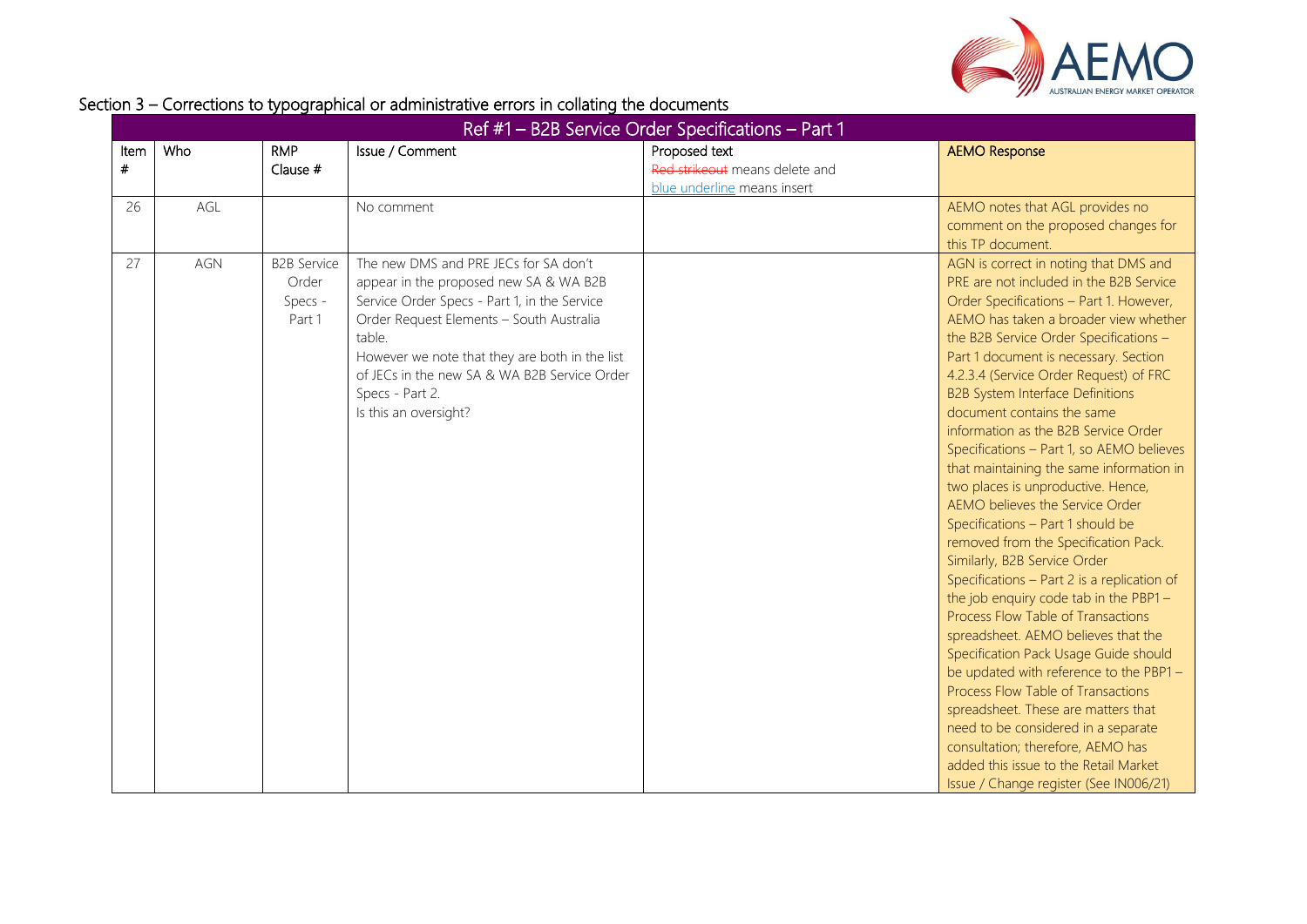

| 28 | Alinta Energy |                                                      | Alinta Energy supports the proposed<br>amendments in Ref #1, which concern the new<br>Job Enquiry Codes (JECs).                                                                                                                                                                                                                                                                                                                  |                                                                                                                                                                                                                                    | AEMO notes Alinta Energy's support for<br>the proposed changes in this TP<br>document.                                                                                              |
|----|---------------|------------------------------------------------------|----------------------------------------------------------------------------------------------------------------------------------------------------------------------------------------------------------------------------------------------------------------------------------------------------------------------------------------------------------------------------------------------------------------------------------|------------------------------------------------------------------------------------------------------------------------------------------------------------------------------------------------------------------------------------|-------------------------------------------------------------------------------------------------------------------------------------------------------------------------------------|
| 29 | Origin Energy | Pt 1 Job<br>Enquiry<br>$Codes -$<br>Data<br>Elements | Origin recognises that event codes for PRE and<br>DMS are not in B2B Service Order<br>Specifications - Part 1 (pg 5).<br>Service Order Request Elements - South Austral<br>However PRE and DMS information is<br>contained within B2B Service Order<br>Specifications - Part 2 and PBP1.<br>Confirmation is requested on use of the data<br>elements for PRE and DMS is as per process<br>flow table, Service order priority A-K |                                                                                                                                                                                                                                    | See AEMO response's in ref #27.<br>AEMO notes that the B2B Service Order<br>Specifications - Part 2 and the FRC B2B<br>SID contain the relevant information for<br>SA participants. |
|    |               |                                                      |                                                                                                                                                                                                                                                                                                                                                                                                                                  | Ref #2 - B2B Service Order Specifications - Part 2                                                                                                                                                                                 |                                                                                                                                                                                     |
| 30 | AGL           |                                                      | No comment                                                                                                                                                                                                                                                                                                                                                                                                                       |                                                                                                                                                                                                                                    | AEMO notes that AGL provides no<br>comment on the proposed changes for<br>this TP document.                                                                                         |
| 31 | Alinta Energy |                                                      | Alinta Energy supports the proposed<br>amendments in Ref #2, which concern the new<br>JEC <sub>s</sub> .                                                                                                                                                                                                                                                                                                                         |                                                                                                                                                                                                                                    | AEMO notes Alinta Energy's support for<br>the proposed changes in this TP<br>document.                                                                                              |
|    |               |                                                      |                                                                                                                                                                                                                                                                                                                                                                                                                                  | Ref #3 - Spec Pack FRC B2B System Interface Definitions                                                                                                                                                                            |                                                                                                                                                                                     |
| 32 | AGL           | $Cl$ 4.6.2                                           | Table below fig 470<br>Delete "/" as well as CSVcustomer                                                                                                                                                                                                                                                                                                                                                                         | <b>ASEXML TRANSACTION</b><br>PROCES<br>S FLOW<br>$\overline{ID}$<br><b>FROM</b><br>TO<br>OBJECT<br>OBJECT<br>FRC Hub<br>Retailer<br>CustomerDetailsNotification<br>FRC Hub<br>Network<br>Operator<br>CustomerDetailsNotification   | AEMO has made the requested change.                                                                                                                                                 |
| 33 | AGL           | $Cl$ 4.6.2.1<br>Trigger (b)                          | In both SA and WA the retailer responds to a<br>CDR with a CDN, but in WA only, the retailer<br>does not initiate a CND to the DB on change of<br>details.                                                                                                                                                                                                                                                                       | Suggest redraft to:<br>This interface is triggered:<br>(a) when a Retailer makes a change to a MIRN's<br>Customer details (for SA only)<br>(b) in response to a CustomerDetailsRequest from<br>the Network Operator (for WA only). | AEMO has made the requested change<br>and has made the corresponding<br>change to the PBP3.                                                                                         |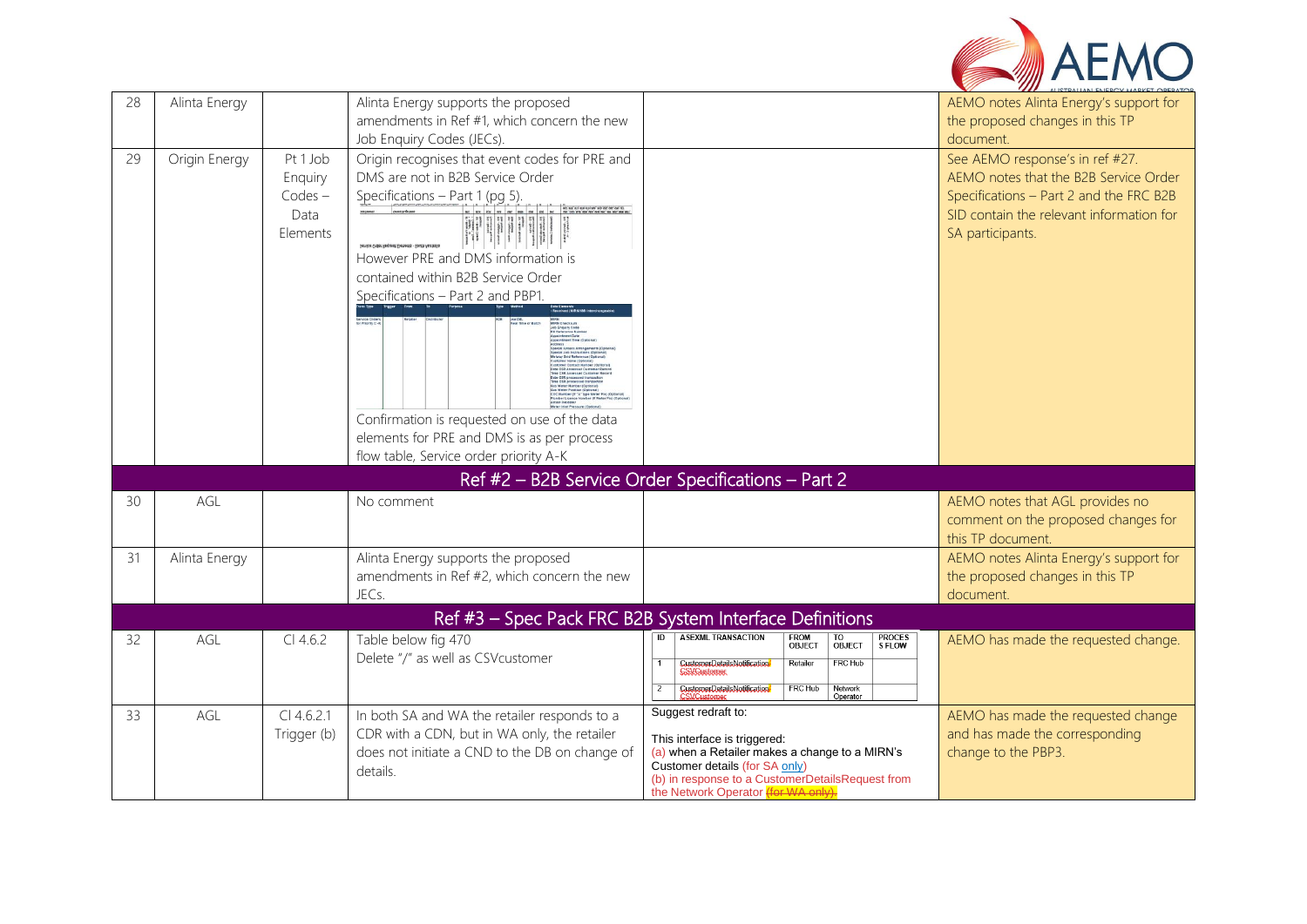

| 34 | Alinta Energy |                          | Alinta Energy supports the proposed                 |                                              | AEMO notes Alinta Energy's support for                                      |
|----|---------------|--------------------------|-----------------------------------------------------|----------------------------------------------|-----------------------------------------------------------------------------|
|    |               |                          | amendments in Ref #3.                               |                                              | the proposed changes in this TP                                             |
|    |               |                          |                                                     |                                              | document.                                                                   |
| 35 | Origin Energy | 4.7.3                    | <b>TRANSACTION DEFINITION TABLE CROSS-REFERENCE</b> |                                              | There are no transaction                                                    |
|    |               | Life                     |                                                     |                                              | acknowledgement specific event codes                                        |
|    |               | Support                  | Transaction acknowledgment event codes in           |                                              | for LSN and LSR in the proposed RMP,                                        |
|    |               | Notification<br>(T82 and | the procedures are blank or please clarify          |                                              | since there are none in the electricity                                     |
|    |               | T83                      | where these are located?                            |                                              | transactions on which the gas LSN and<br>LSR are based. Therefore, AEMO has |
|    |               |                          |                                                     |                                              | clarified the RMP changes to note that                                      |
|    |               |                          |                                                     |                                              | there are no transaction                                                    |
|    |               |                          |                                                     |                                              | acknowledgement specific event codes.                                       |
| 36 | Origin Energy | 4.6.3                    | <b>TRANSACTION DEFINITION TABLE CROSS-REFERENCE</b> | 3690                                         | AEMO has made Origin Energy's                                               |
|    |               | Customer                 |                                                     | 3689                                         | suggested change; the event code, as                                        |
|    |               | Details                  | Event code 3690 looks incorrect, this is because    |                                              | identified by Origin, should be "3689"                                      |
|    |               | Request                  | a CDR would not be required to send fields like     |                                              | (and was drafted correctly in the PBP3),                                    |
|    |               |                          |                                                     |                                              | so AEMO has aligned the Spec Pack FRC                                       |
|    |               |                          | phone numbers. It's only a request and only         |                                              | B2B System Interface Definitions (SID) to                                   |
|    |               |                          | applicable for CDN.                                 |                                              | the PBP3.                                                                   |
|    |               |                          | The CDR event code should be 3689                   |                                              |                                                                             |
|    |               |                          | (Participant is not authorised to request the       |                                              |                                                                             |
|    |               |                          | received data).                                     |                                              |                                                                             |
|    |               |                          |                                                     | Ref #4 - Gas Interface Protocol (NSW-ACT)    |                                                                             |
| 37 | AGL           |                          | No comment                                          |                                              | AEMO notes that AGL provides no                                             |
|    |               |                          |                                                     |                                              | comment on the proposed changes for                                         |
|    |               |                          |                                                     |                                              | this TP document.                                                           |
| 38 | Alinta Energy |                          | Alinta Energy supports the proposed                 |                                              | AEMO notes Alinta Energy's support for                                      |
|    |               |                          | amendments in Ref #4 to the Version Release         |                                              | the proposed changes in this TP                                             |
|    |               |                          | date and the effective date.                        |                                              | document.                                                                   |
|    |               |                          |                                                     | Ref #5 - Gas Interface Protocol (Queensland) |                                                                             |
| 39 | AGL           |                          | No comment                                          |                                              | AEMO notes that AGL provides no                                             |
|    |               |                          |                                                     |                                              | comment on the proposed changes for                                         |
|    |               |                          |                                                     |                                              | this TP document.                                                           |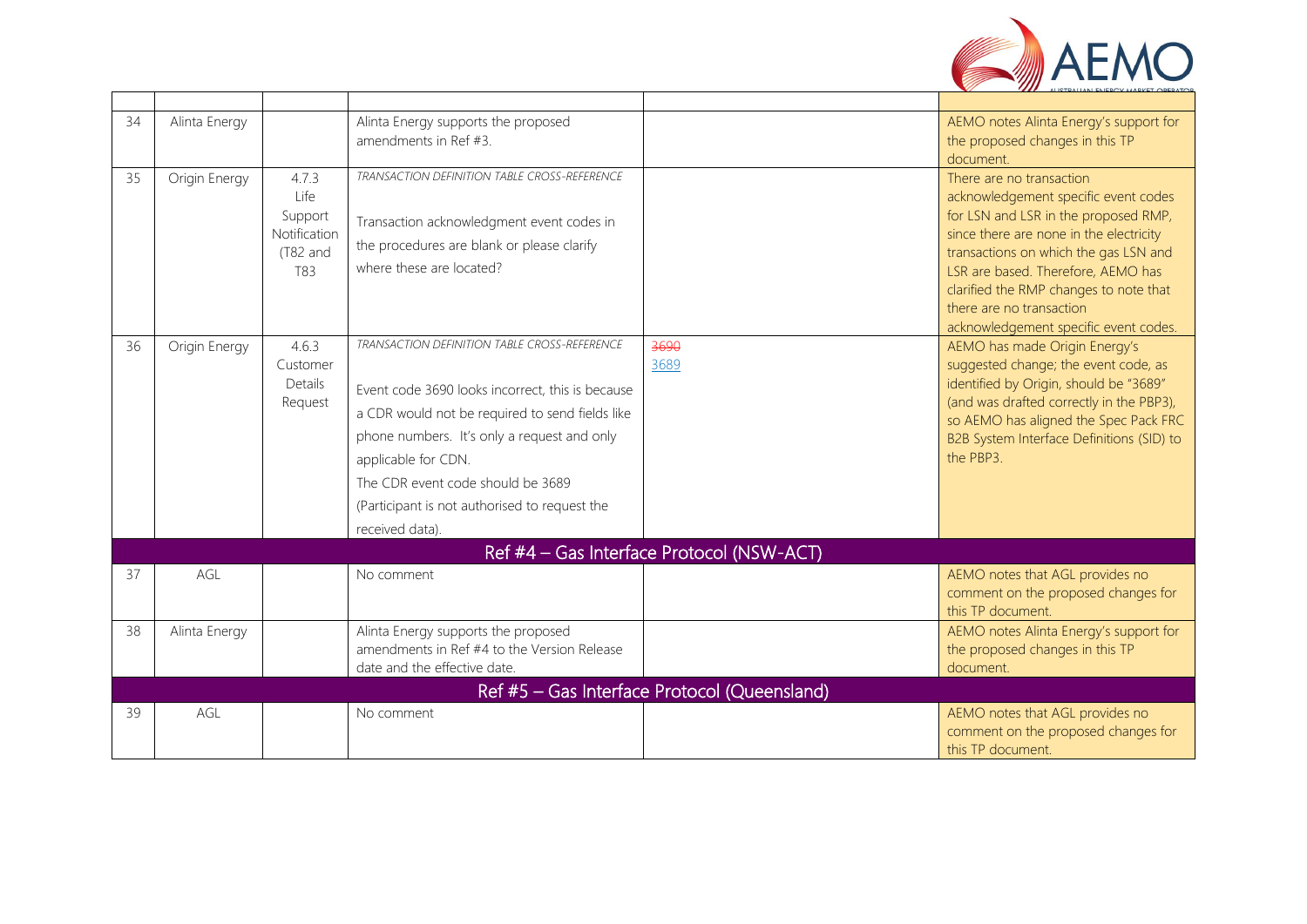

| 40 | Alinta Energy                            |                              | Alinta Energy supports the proposed<br>amendments in Ref #5 to the Version Release<br>date and the effective date  |                                                                                                                           |                 |             | AEMO notes Alinta Energy's support for<br>the proposed changes in this TP<br>document.                          |               |                             |
|----|------------------------------------------|------------------------------|--------------------------------------------------------------------------------------------------------------------|---------------------------------------------------------------------------------------------------------------------------|-----------------|-------------|-----------------------------------------------------------------------------------------------------------------|---------------|-----------------------------|
|    |                                          |                              | Ref #6 - Gas Interface Protocol (Victoria)                                                                         |                                                                                                                           |                 |             |                                                                                                                 |               |                             |
| 41 | AGL                                      |                              | No comment                                                                                                         |                                                                                                                           |                 |             | AEMO notes that AGL provides no<br>comment on the proposed changes for<br>this TP document                      |               |                             |
| 42 | Alinta Energy                            |                              | Alinta Energy supports the proposed<br>amendments in Ref #6 to the Version Release<br>date and the effective date  |                                                                                                                           |                 |             | AEMO notes Alinta Energy's support for<br>the proposed changes in this TP<br>document.                          |               |                             |
|    | Ref $#7$ – PBP 1 – Process Flow Diagrams |                              |                                                                                                                    |                                                                                                                           |                 |             |                                                                                                                 |               |                             |
| 43 | AGL                                      |                              | No comment                                                                                                         |                                                                                                                           |                 |             | AEMO notes that AGL provides no<br>comment on the proposed changes for<br>this TP document.                     |               |                             |
| 44 | Alinta Energy                            |                              | Alinta Energy supports the proposed<br>amendments in Ref #7 concerning CDN and<br>CDR.                             |                                                                                                                           |                 |             | AEMO notes Alinta Energy's support for<br>the proposed changes in this TP<br>document                           |               |                             |
|    |                                          |                              | Ref #8 - PBP1 - Process Flow Table of Transactions                                                                 |                                                                                                                           |                 |             |                                                                                                                 |               |                             |
| 45 | AGL                                      | PBP1-<br>Elements<br>Row 150 | Information on providing a single named<br>individual per schema requirements is not<br>shown.                     | Suggest adding:<br>Where the person has a single name, that<br>information should be provided in the Family<br>Name field |                 |             | Row 150 relates to Last Modified Date<br>Time and therefore has no information<br>regarding naming conventions. |               |                             |
| 46 | AGL                                      | PBP1-<br>Elements            | Information regarding Last Modified Date Time<br>is incorrect for a date time field.                               | Information from Electricity B2B {Procedure<br>Customer and Site Details Notification Process                             |                 |             |                                                                                                                 |               |                             |
|    |                                          | <b>Row 150</b>               | The transaction element used in the CDN and                                                                        | <b>LastModifiedDateTime</b>                                                                                               | <b>DATETIME</b> | M           | Date and time that the record was updated in the Initiator's system.                                            |               |                             |
|    |                                          |                              | LSN for electricity require the use of a<br>DATETIME field for last Modified Date Time, as                         |                                                                                                                           |                 | information | determine whether the supplied data is the latest                                                               | introduction. | see 'time format' Section 4 |
|    |                                          |                              | has been specified in the SA/WA FRC System<br>Definition document.<br>The PBP1 definition is manifestly incorrect. | Attributes: Date Time;<br>Length = $25$ ;<br>Definition = ccyy-MM-ddThh:mm:ss+hh:mm                                       |                 |             | AEMO has made the proposed change.                                                                              |               |                             |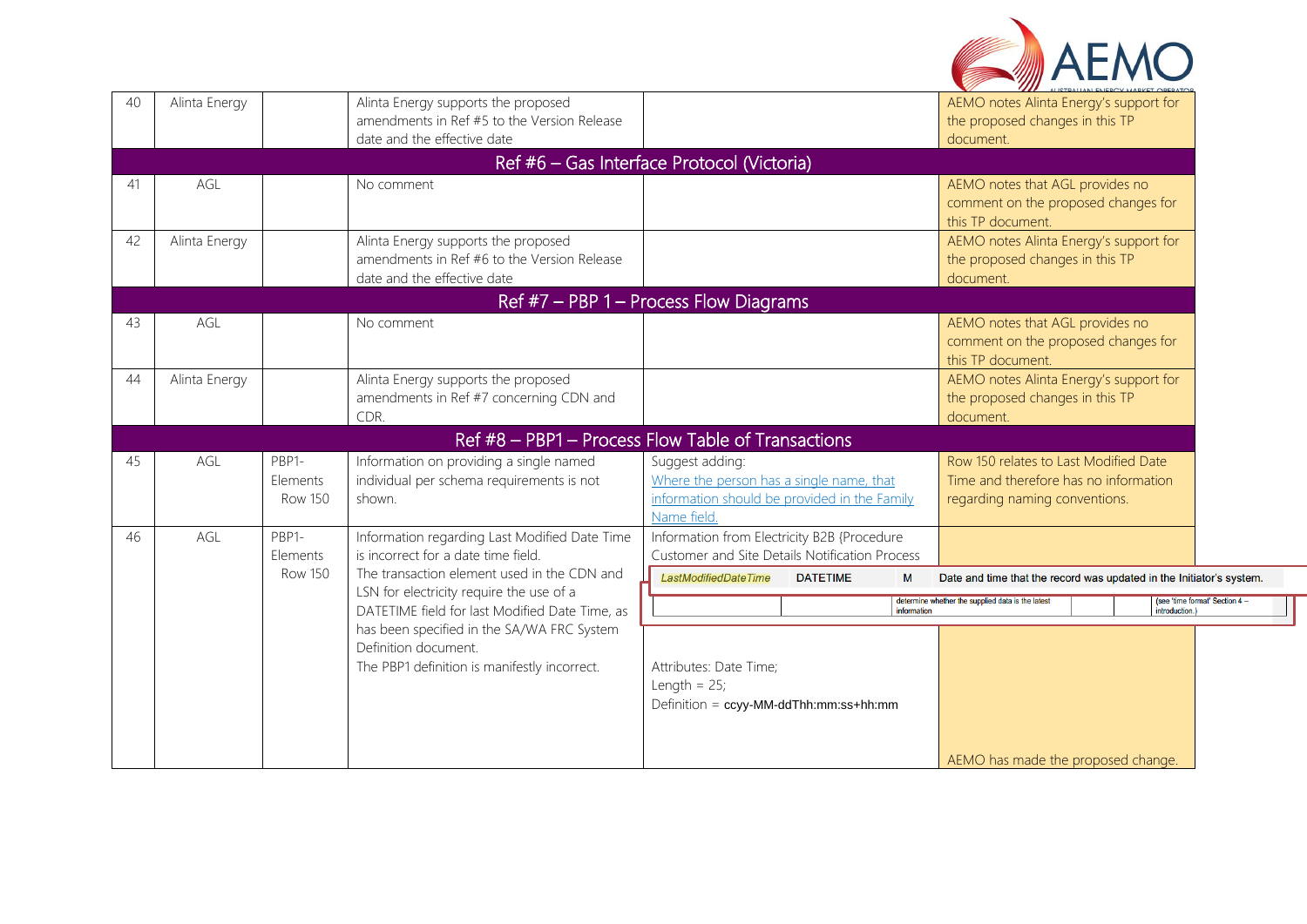| 47 | Alinta Energy |                                         | Alinta Energy supports the proposed<br>amendments in Ref #8.                                                                                                                                                                                                                                                                                                                                                                                                                                                       |                                                                                                                                                                                                                                                  | AEMO notes Alinta Energy's support for<br>the proposed changes in this TP<br>document.                                                                                                                                                                                                                                                                                                                                                                                                                                                                                                                                                                                                             |
|----|---------------|-----------------------------------------|--------------------------------------------------------------------------------------------------------------------------------------------------------------------------------------------------------------------------------------------------------------------------------------------------------------------------------------------------------------------------------------------------------------------------------------------------------------------------------------------------------------------|--------------------------------------------------------------------------------------------------------------------------------------------------------------------------------------------------------------------------------------------------|----------------------------------------------------------------------------------------------------------------------------------------------------------------------------------------------------------------------------------------------------------------------------------------------------------------------------------------------------------------------------------------------------------------------------------------------------------------------------------------------------------------------------------------------------------------------------------------------------------------------------------------------------------------------------------------------------|
| 48 | AGN           | New JEC:<br>Downgrade<br>Meter<br>(DMS) | Need to correct a fundamental error in the<br>current drafting, in order to reflect the intent of<br>the original drafting (refer attached Excel file for<br>changes shown in full Job Enquiry Codes tab).<br>In the Job Enquiry Codes tab, Priority for DMS<br>is incorrectly shown as F, should be J.<br>A DMS is meant to be the reverse of the<br>Upgrade Meter Size Request (UMS), so should<br>have the same priority level as UMS.                                                                          | <b>PRIORITY</b><br><u>ل</u>                                                                                                                                                                                                                      | As was discussed at the 16 April 2021<br>GRCF, AEMO believes that AGN's<br>changes in Ref #48, #49, #50, and #51<br>constitute material changes to the 2021<br>gas retail release and therefore cannot<br>be considered as part of IN018/20, since<br>the scope of IN018/20 was exclusively<br>the items listed in Section 3 of the PPC<br>and IIR as well as any editorial<br>amendments. AEMO noted at the 16<br>April 2021 GRCF meeting that, if industry<br>could come to a unanimous consensus<br>in favour of the changes, then AEMO<br>would make AGN's requested changes<br>in a separate IIR. For additional details,<br>please consult the minutes issued<br>subsequent to that meeting. |
| 49 | AGN           | New JEC:<br>Downgrade<br>Meter<br>(DMS) | Need to correct a fundamental error in the<br>current drafting, in order to reflect the intent of<br>the original drafting (refer attached Excel file for<br>changes shown in full Job Enquiry Codes tab).<br>In the Job Enquiry Codes tab, Completion<br>Codes shown for DMS are incorrect. These are<br>MCH Codes, which are not applicable for DMS,<br>as stated in column G.<br>A DMS is meant to be the reverse of the<br>Upgrade Meter Size Request (UMS), so<br>completion codes should be the same as UMS. | <b>Completion</b><br>Code<br><b>Completion</b><br><b>Code Can't</b><br><b>Completed</b><br>(SA Only)<br>do<br>$10 - 42$<br>10-46<br>40-06<br>10-10-(31, 33, 34,<br>$10 - 16$<br>37, 44, 42, 45<br><u>10-98</u><br>74-98<br>$10-10-(47)$<br>74-30 | See Ref #48.                                                                                                                                                                                                                                                                                                                                                                                                                                                                                                                                                                                                                                                                                       |
| 50 | AGN           | New JEC:<br>Pressure<br>Change          | Need to correct a fundamental error in the<br>current drafting, in order to reflect the intent of<br>the original drafting (refer attached Excel file for<br>changes shown in full Job Enquiry Codes tab).                                                                                                                                                                                                                                                                                                         | <b>Completion Code Completed</b><br>(SA Only)                                                                                                                                                                                                    | See Ref #48.                                                                                                                                                                                                                                                                                                                                                                                                                                                                                                                                                                                                                                                                                       |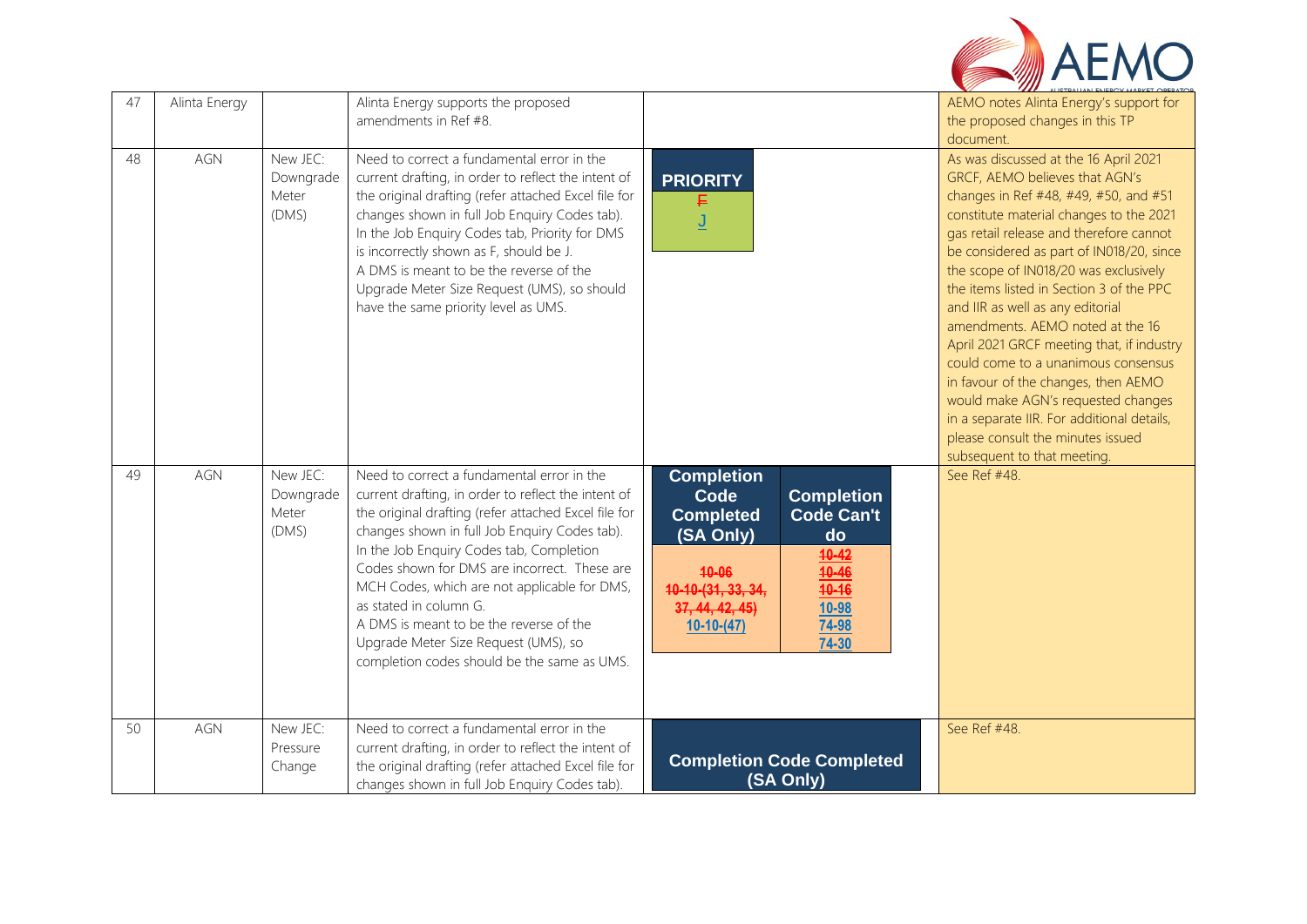

|    |               | Request<br>(PRE)                                   | In the Job Enquiry Codes tab, Completion<br>Codes shown for PRE are incorrect. These are<br>MCH Codes, which are not applicable for PRE,<br>as stated in column G.<br>A successful completion should be simply 10-<br>78.                                                                                                                                                                                                                                                                                                                                                                                                                                           | 40-06<br>$10 - 78$<br>$22 - 78$<br>10-(31, 33, 34, 37, 44, 42, 45,47)       |                                                                                             |
|----|---------------|----------------------------------------------------|---------------------------------------------------------------------------------------------------------------------------------------------------------------------------------------------------------------------------------------------------------------------------------------------------------------------------------------------------------------------------------------------------------------------------------------------------------------------------------------------------------------------------------------------------------------------------------------------------------------------------------------------------------------------|-----------------------------------------------------------------------------|---------------------------------------------------------------------------------------------|
| 51 | <b>AGN</b>    | New JEC:<br>Pressure<br>Change<br>Request<br>(PRE) | Seeking clarity please:<br>For PRE it is stated in column G that along with<br>the completion codes of 10-78, the new<br>pressure information should be provided. Can<br>this be clarified as to where the new pressure<br>information is expected please? Is it in the<br>Service Order Closure Response or in the next<br>MDN?<br>PBP3 states as part of the SO Response the<br>pressure correction factor is required whenever<br>a new meter is fitted as part of the SO<br>completion. As a new meter is not fitted as<br>part of a PRE, we don't believe the pressure<br>can be sent back as part of the SO Response, it<br>can only go back in the next MDN. |                                                                             | See Ref #48.                                                                                |
|    |               |                                                    |                                                                                                                                                                                                                                                                                                                                                                                                                                                                                                                                                                                                                                                                     | Ref #9 - PBP 1 - CSV Data Format Specification                              |                                                                                             |
| 52 | AGL           |                                                    | No comment                                                                                                                                                                                                                                                                                                                                                                                                                                                                                                                                                                                                                                                          |                                                                             | AEMO notes that AGL provides no<br>comment on the proposed changes for<br>this TP document. |
| 53 | Alinta Energy |                                                    | Alinta Energy supports the proposed<br>amendments in Ref #9 which delete the six-<br>monthly refresh of customer details.                                                                                                                                                                                                                                                                                                                                                                                                                                                                                                                                           |                                                                             | AEMO notes Alinta Energy's support for<br>the proposed changes in this TP<br>document.      |
|    |               |                                                    |                                                                                                                                                                                                                                                                                                                                                                                                                                                                                                                                                                                                                                                                     | Ref #10 - PBP3 - B2B System Interface Definitions                           |                                                                                             |
| 54 | AGL           | $Cl$ 4.6.2.1                                       | <b>Transaction Data Elements</b><br>Amend transaction title for customer detail<br>notification - delete /CSVCustomer                                                                                                                                                                                                                                                                                                                                                                                                                                                                                                                                               | CUSTOMERDETAILSNOTIFICATION/<br><b>CSVCUSTOMER</b>                          | AEMO has made the proposed change.                                                          |
| 55 | AGL           | CL 4.6.3                                           | Typo - Transaction Table - Post Conditions                                                                                                                                                                                                                                                                                                                                                                                                                                                                                                                                                                                                                          | Typo<br>Retailer issues updated customer details<br>via the CDN transation. | AEMO has made the proposed change.                                                          |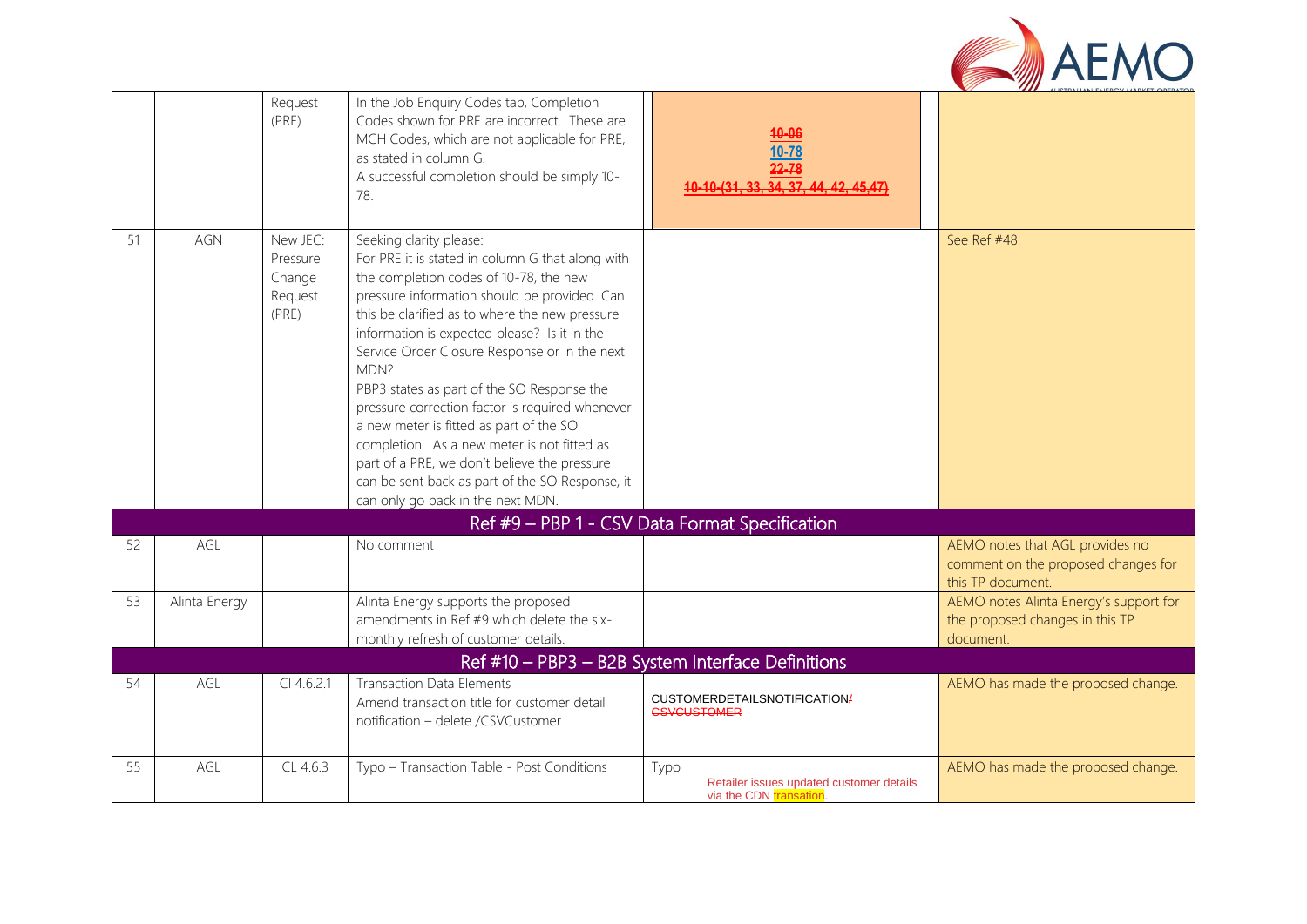

|    |               |                                                                                                                  |                                                                                                                                                                                                                                                                                                                                                                                                         | - transation to transaction                                                                                                                                                                                                                                                                                                                                                                                       |                                                                                                                                                                                                                                                                                                                   |
|----|---------------|------------------------------------------------------------------------------------------------------------------|---------------------------------------------------------------------------------------------------------------------------------------------------------------------------------------------------------------------------------------------------------------------------------------------------------------------------------------------------------------------------------------------------------|-------------------------------------------------------------------------------------------------------------------------------------------------------------------------------------------------------------------------------------------------------------------------------------------------------------------------------------------------------------------------------------------------------------------|-------------------------------------------------------------------------------------------------------------------------------------------------------------------------------------------------------------------------------------------------------------------------------------------------------------------|
| 56 | AGL           | $Cl 4.7.2$ (a)                                                                                                   | The Victorian derogation applies to retailers not<br>distributors.<br>In Vic only current retails can initiate LSNs.                                                                                                                                                                                                                                                                                    | Clarify usage for prospective Retailer<br>a) The initiator of the LifeSupportNotification<br>can be a Current Retailer, prospective Retailer<br>(in jurisdictions other than VIC) or (in<br>jurisdictions other than VIC) a Distributor.                                                                                                                                                                          | AEMO has amended the clause to read:<br>The initiator of the<br>LifeSupportNotification can be a Current<br>Retailer (in all jurisdictions), prospective<br>Retailer (in jurisdictions other than VIC)<br>or a Distributor (in all jurisdictions).                                                                |
| 57 | AGL           | CL 4.7.2 (f)                                                                                                     | The Victorian derogation applies to retailers not<br>distributors.<br>In Vic only current retailer can initiate LSNs.                                                                                                                                                                                                                                                                                   | Clarify usage for prospective Retailer<br>f) Where the prospective Retailer (in<br>jurisdictions other than VIC) has<br>provided a LifeSupportNotification to<br>the Distributor and life support<br>registration is no longer required:<br>i. The prospective Retailer<br>must send the Distributor an<br>updated<br>LifeSupportNotification and<br>ii. The Distributor may update their records<br>accordingly. | AEMO has made the proposed change.                                                                                                                                                                                                                                                                                |
| 58 | Alinta Energy |                                                                                                                  | Alinta Energy supports the proposed<br>amendments in Ref #10.                                                                                                                                                                                                                                                                                                                                           |                                                                                                                                                                                                                                                                                                                                                                                                                   | AEMO notes Alinta Energy's support for<br>the proposed changes in this TP<br>document.                                                                                                                                                                                                                            |
| 59 | Origin Energy | 4.7.2<br>Life<br>Support<br>Notification<br>(T80 and<br>T81)                                                     | TRANSACTION DEFINITION TABLE CROSS-<br><b>REFERENCE</b><br>Transaction acknowledgment event codes in<br>the procedures are blank or please clarify<br>where these are located?                                                                                                                                                                                                                          |                                                                                                                                                                                                                                                                                                                                                                                                                   | See AEMO's response to Ref #35.                                                                                                                                                                                                                                                                                   |
| 60 | Origin Energy | PB <sub>3</sub><br>Customer<br>Details<br>Notification<br>(4.6.2.1)<br>Customer<br>Details<br>Request<br>(4.6.3) | Origin recognises that AEMO have lined up the<br>CDN and CDR event codes that are in use for<br>electricity B2B transaction. This is specifically<br>detailed in the IIR s3.3 where event codes 201<br>and 202 are included in the existing event code<br>table.<br>We note that in the PPC feedback, Simply<br>Energy called out that 201' and '202' are not<br>updated in PBP3 and SA/WA FRC B2B SID. | PB <sub>3</sub><br>Customer Details Notification (4.6.2.1)<br>(Also the generic event codes 3603, 3659,<br>3662, 3673, 201, 202 can be used)<br>Customer Details Request (4.6.3)                                                                                                                                                                                                                                  | AEMO will not be making Origin's<br>proposed change.<br>The PBP3 currently contains several<br>mentions to "generic event codes", and<br>all such mentions only list 3603, 3659,<br>3662, and 3673 (see, for instance, "Meter<br>Data Response" in Section 4.1.2.2). As<br>such, in order to maintain consistency |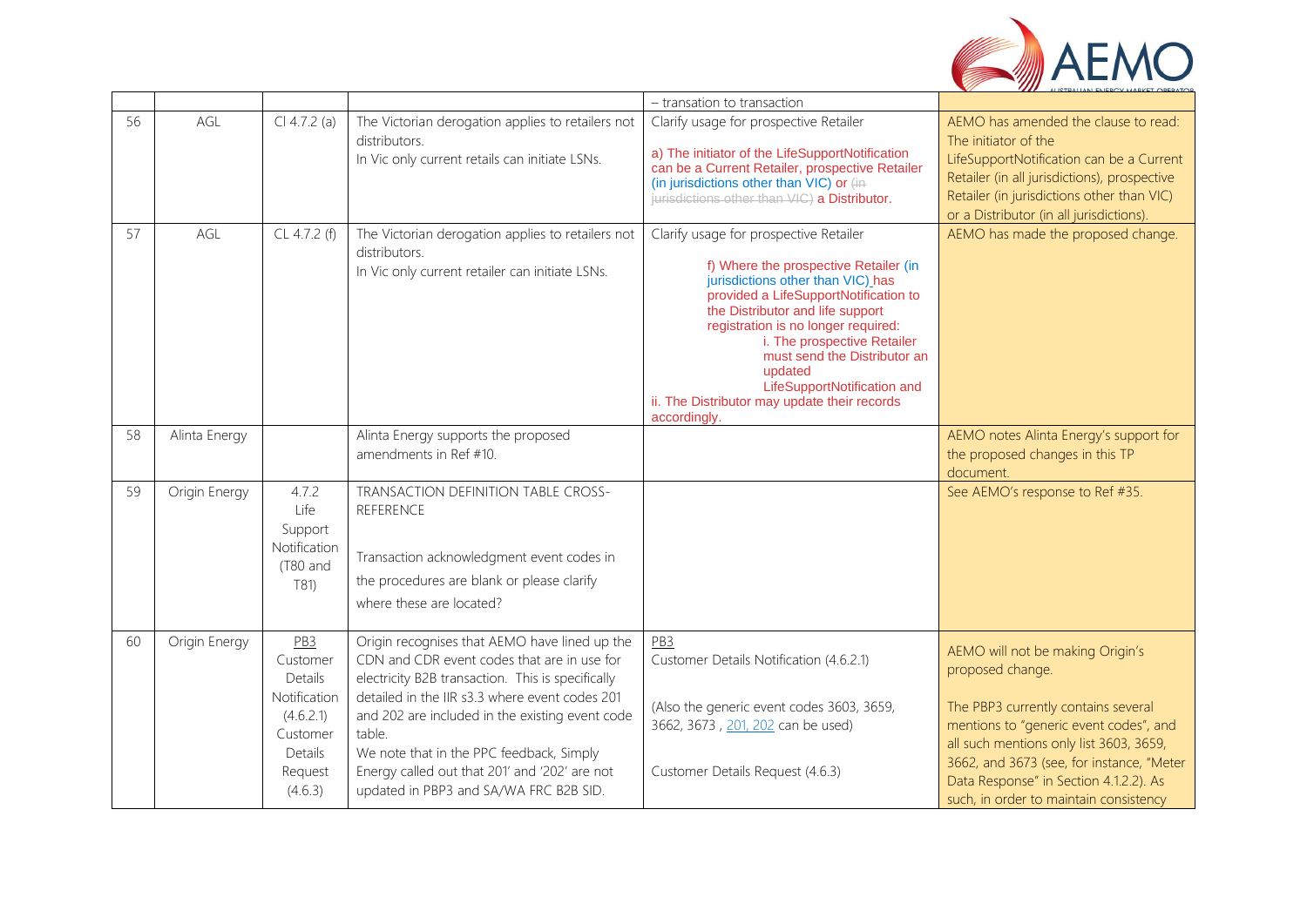

|    |               | and<br>FRC B2B<br>SID<br>Customer<br>Details<br>Notification<br>(4.6.2.1)<br>Customer<br>Details<br>Request<br>(4.6.3) | AEMO's response was that 201, and 202 are<br>listed on page 125 of PBP 2.<br>As these are standard event codes within PBP 2<br>we undertake that participants are to include<br>the 201, 202 event codes for CDN and CDR.<br>For avoidance of doubt, Origin recommends<br>these are specifically added to PB3 4.6.2.1,<br>4.6.3 and within the FRC B2B System Interface<br>Definition 4.6.2.1, 4.6.3. | (Also the generic event codes 3603, 3659,<br>3662, 3673, 201, 202 can be used<br>FRC B2B SID<br>Customer Details Notification (4.6.2.1)<br>Also the generic event codes 3603, 3659, 3662,<br>3673, , 201, 202 can be used<br>Customer Details Request (4.6.3)<br>(Also the generic event codes 3603, 3659,<br>3662, 3673, 201, 202 can be used) | with the rest of the RMP, AEMO will only<br>make reference to these four event<br>codes under "generic event codes".                                                                                     |
|----|---------------|------------------------------------------------------------------------------------------------------------------------|-------------------------------------------------------------------------------------------------------------------------------------------------------------------------------------------------------------------------------------------------------------------------------------------------------------------------------------------------------------------------------------------------------|-------------------------------------------------------------------------------------------------------------------------------------------------------------------------------------------------------------------------------------------------------------------------------------------------------------------------------------------------|----------------------------------------------------------------------------------------------------------------------------------------------------------------------------------------------------------|
|    |               |                                                                                                                        |                                                                                                                                                                                                                                                                                                                                                                                                       | Ref #11 - PBP5 - NSW-ACT Specific Build Pack                                                                                                                                                                                                                                                                                                    |                                                                                                                                                                                                          |
| 61 | AGL           |                                                                                                                        | No comment                                                                                                                                                                                                                                                                                                                                                                                            |                                                                                                                                                                                                                                                                                                                                                 | AEMO notes that AGL provides no<br>comment on the proposed changes for<br>this TP document.                                                                                                              |
| 62 | Alinta Energy |                                                                                                                        | Alinta Energy supports the proposed<br>amendments in Ref #11                                                                                                                                                                                                                                                                                                                                          |                                                                                                                                                                                                                                                                                                                                                 | AEMO notes Alinta Energy's support for<br>the proposed changes in this TP<br>document.                                                                                                                   |
| 63 | Origin Energy | Appendix<br>H (JEC<br>completion<br>code<br>Mapping)                                                                   | Participant PB5 PRE completion codes is<br>inconsistent with:<br>Ref 2. B2B service order spec. and<br>Ref 8 BP1 Process flow table of transactions v3.7<br>Completion Code Completed 10-78 and 22-78<br>missing from Build Pack 5.                                                                                                                                                                   | Include:<br>$10 - 78$<br>$22 - 78$                                                                                                                                                                                                                                                                                                              | AEMO's view is that Origin Energy's<br>proposed change corrects a<br>documentation oversight. Accordingly,<br>AEMO has made the requested change<br>to PBP5 to align with other east coast<br>documents. |
|    |               |                                                                                                                        |                                                                                                                                                                                                                                                                                                                                                                                                       | Ref #12 - PBP6 - NSW-ACT (Wagga Wagga and Tamworth)                                                                                                                                                                                                                                                                                             |                                                                                                                                                                                                          |
| 64 | AGL           |                                                                                                                        | No comment                                                                                                                                                                                                                                                                                                                                                                                            |                                                                                                                                                                                                                                                                                                                                                 | AEMO notes that AGL provides no<br>comment on the proposed changes for<br>this TP document.                                                                                                              |